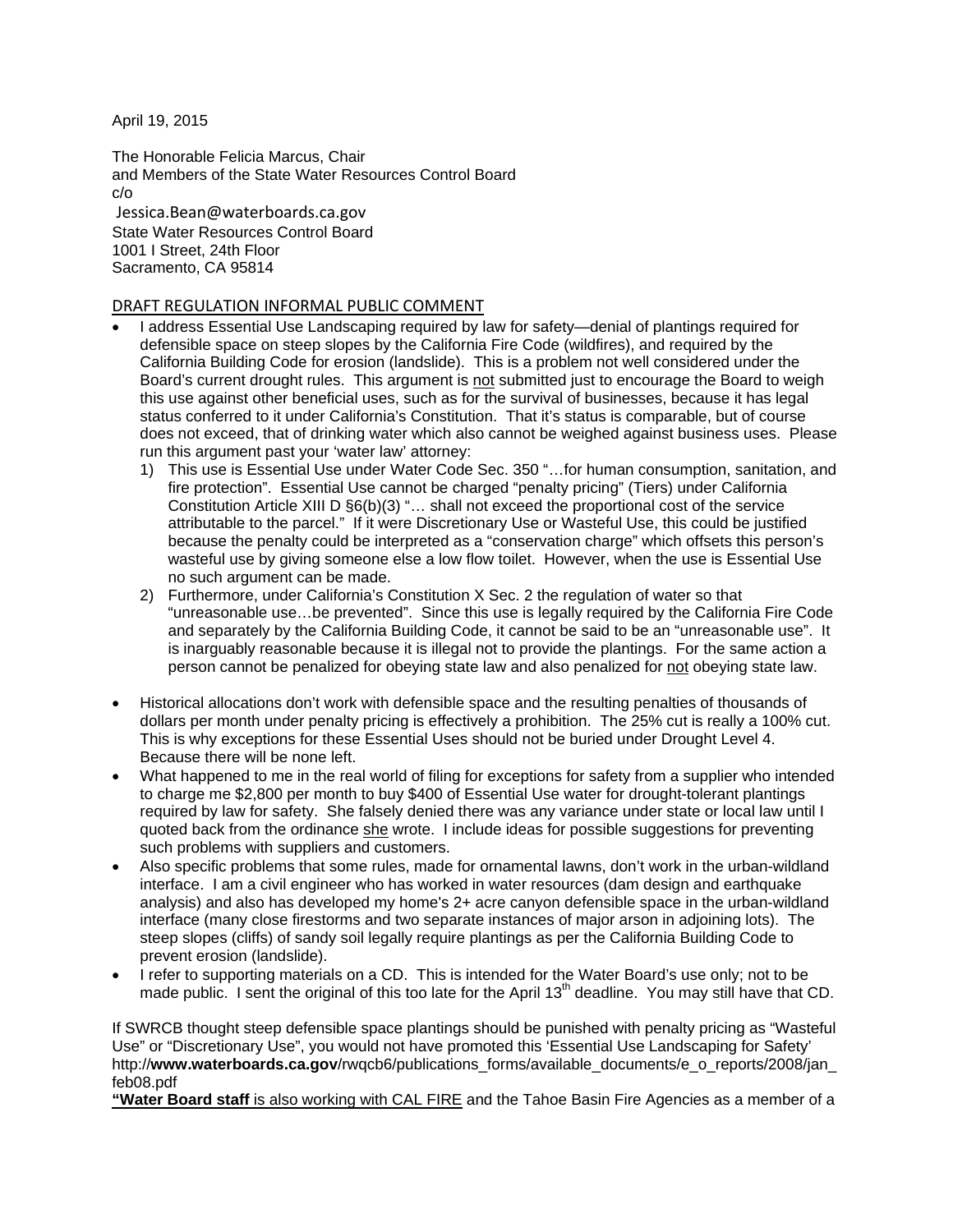Bi-state Fire Commission defensible space/best management practices working group to develop clear guidelines that homeowners can use when creating **defensible space** around their homes, as required by California Public Resources Code Section 4291. These guidelines will specify what constitutes defensible space while still **providing adequate erosion control on private lots."**

After many wildfire deaths there would be an investigation and they would ask "why under Drought Level 2 or 3 was there no explicit protection for these steep slopes?" Especially since this is important to the lives of so many people since wildfires are more likely in droughts. And that would be a very hard question for your department to answer. A supplier would say their defense was that they followed SWRCB rules. That could become a complicated legal matter depending on the number of lives and homes lost, since Essential Use is not just "water used inside a house". By undercutting safety codes of other state boards who wrote the Fire and Building Codes, SWRCB would become the target in a disaster. Not because they forbade this irrigation, but because Historical allocations don't work with defensible space and the resulting monthly penalties of thousands of dollars under penalty pricing is effectively a prohibition. Mulch is not allowed since it is flammable. The only protection for residents in the urban-wildland interface is the water used to provide the defensible space plantings on slopes. To assume that **all** suppliers will try to meet the law if you do not explicitly spell it out for them is unfortunately not realistic.

To refuse to address fire safety in an explicit way within your guidelines could create a firestorm of political repercussions when a firestorm kills many people and exhausts the states firefighting budget like last year. In the context of large wildfires that travel 30 miles through urban areas, this becomes more of a state interest than that of the tiny little city where the problem developed. It is not the city that would be viewed as responsible. It would be the state agency that trusted a small city to apply hardship exceptions despite their pattern of conduct of recklessness and disregard for state law.

**My water supplier is refusing to comply with state law. T**he other suppliers in the County are doing what you intended by including these safety exceptions in Model Drought Ordinance.

**These exceptions appear under Drought Level 4 probably because you imagine the earlier level's cuts are small enough that the iceplant survives. Not so.** The problem is the use of **historical usage for defensible space.** Because when defensible space is cleared, or ordered to clear within one month by the fire department, there is a zero history of outdoor water usage. So anyone who complies with *Code of Regulations, Title 19, Division 1, §3.07(b) and* clears today will be billed 100% of their defensible drought-tolerant efficiently watered iceplant at penalty pricing rates. For a two-acre property close to **\$6700 per summer month** for \$517 of Essential Use water for iceplant legally required by state codes (cited below) and safety. This is a penalty of over \$6200 per month which probably exceeds the value of the house, and so is a virtual seizure of a person's home for the crime of following state law. **For anyone this represents a 100% cutback not 25%. This is why exceptions for these Essential Uses should not be buried under Drought Level 4**. Because of "one-size-fits-all" Tier volumes they are needed under Non-Drought times too. (To calculate this (as per the 2009 City of Escondido method) I took the Tier3 rate times 8 but with this year's rates =  $((100-1.5)*(8.49) + (1.5*5.17) + (0*6.67) + 34.40 = 6732$ ; the costs below are less because they were the rates at the time the exception request was first made and I had some iceplant in the historical period.)

Ignoring supplier "execution problems" and not tweaking your rules could undermine conservation. When this goes to civil court this is going to be discussed in the media. People hearing this will be outraged and feel the system is corrupt. They will not be proud, but feel like fools to do the right thing. If they see SWRCB actively solving this problem, it isolates the bad actors.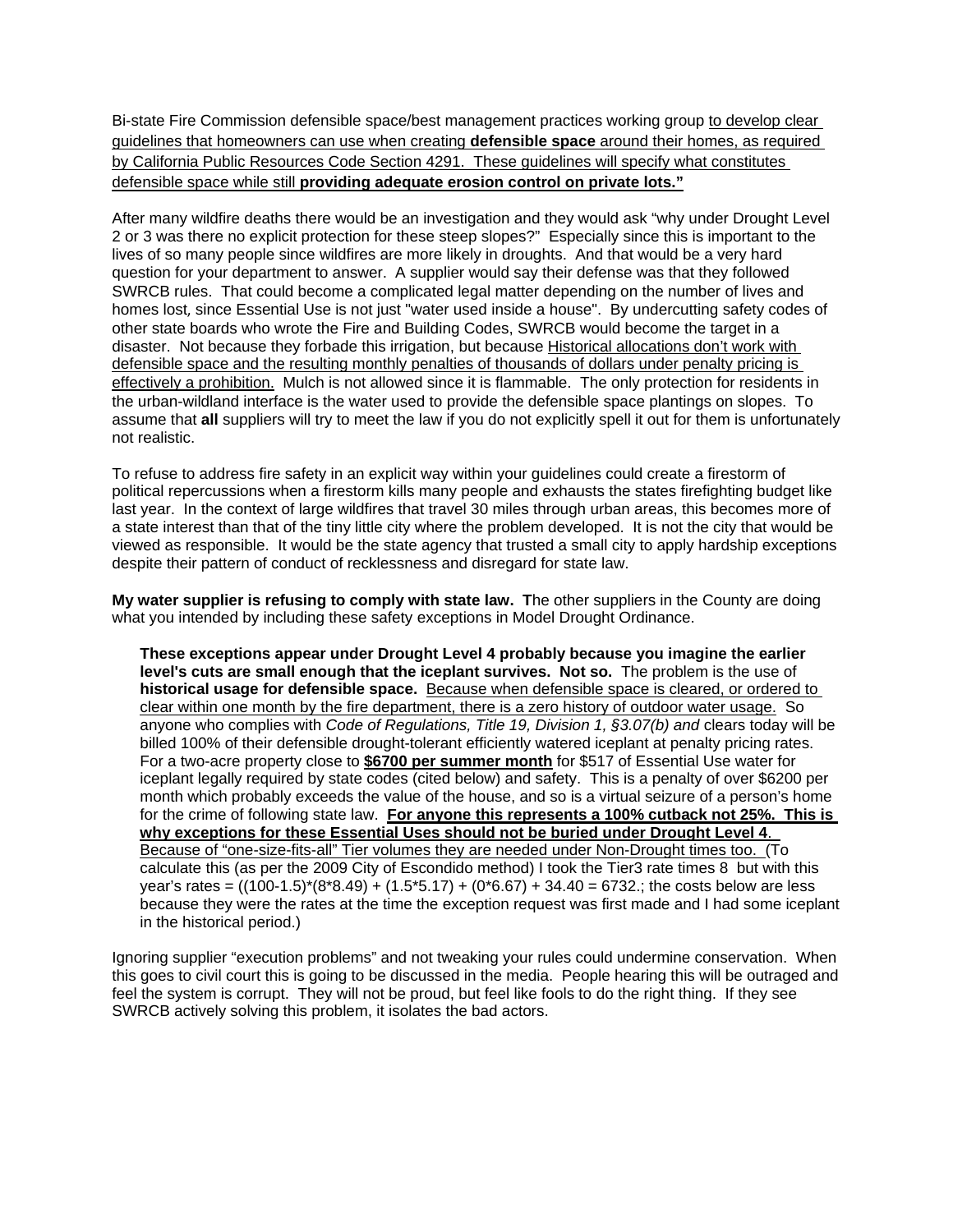Some landscaping can save hundreds of lives; do we have to wait for hundreds people to die in wildfires? SWRCB FAQs say no.

## "**P.2. Is there an exemption to the prohibitions to protect public health and safety?**

A. Yes, the regulations state that the prohibitions apply "except where necessary to address an immediate health and safety need or to comply with a term or condition in a permit issued by a State or federal agency." The regulations do not include a specific definition of what constitutes an immediate health and safety need, but generally speaking, a health and safety exception should be applied in good faith where a reasonable person would conclude that the application of water is necessary to address public health and safety. Pressure washing a sidewalk or driveway for aesthetic purposes, for example, would not be a health and safety need."

The SWRCB has a complaint process for water suppliers when the water quality will endanger many people's lives. Here is another situation that will endanger hundreds of lives; and it is the one that caused Australia to give up on its initial approach to drought. Your Model Drought Ordinance recommends exceptions for:

• **homes in fire prone areas needing defensible space in the urban-wildland interface** as per (*California Code of Regulations, Title 19, Division 1, §3.07(b)(2)*)

# **From 2013 California Fire Code: (MY BOLDING)**

California Code of Regulations, Title 19, Division 1, §3.07(b)(2)

"(2) Maintain around and adjacent to any such building or structure additional fire protection or firebreak made by removing all bush, flammable vegetation, or combustible growth which is located from 30 feet to 100 feet from such building or structure or to the property line, whichever is nearer, as may be required by the enforcing agency if he finds that, because of extra hazardous conditions, a firebreak of only 30 feet around such building or structure is not sufficient to provide reasonable fire safety**.** Grass and other vegetation located more than 30 feet from such building

or structure and less than 18 inches in height above the ground may be maintained **where necessary to** 

# **stabilize the soil and prevent erosion".**

MY NOTE: Fire departments give the owner a month to clear the land but doesn't make them follow the planting rules because if it were a flat lot that would not be required. But the same state law that authorizes the clearing (above) does require plantings for erosion.

#### • **homes on steep slopes with soft soil requiring plantings for safety as per the California Building Code Appendix J**

#### **"SECTION J110 EROSION CONTROL**

**J110.1 General.** The faces of cut and fill slopes shall be prepared and maintained to control erosion. This control shall be permitted to consist of effective planting.

**Exception:** Erosion control measures need not be provided on cut slopes not subject to erosion due to the erosion-resistant character of the materials.

Erosion control for the slopes shall be installed as soon as practicable and prior to calling for final inspection."

 The SWRCB assumes good faith on the part of the water supplier to apply these exceptions where they are obviously justified. However, a minority of cities would prefer to collect penalty pricing money from people who have no legal option to let the land go bare. Or perhaps because they can meet their percent reductions by making fewer voters lose their lawns by forcing a 100% reduction on the large users. But these "large users" have 'Essential Use Landscaping for Safety' so as to obey state law, provide public safety and not die in wildfires. Just as you investigate and use cease and desist orders for enforcing water quality standards, the same appropriate action could be provided to people who apply for these "exceptions" for safety, and are fraudulently told no legislation authorizing a "variance" at the local or state level. (See enclosed letter#1 &#2reply ~on CD). There was an exception process in the drought ordinance which this director wrote, and so she was aware that an exception process was in her own ordinance. Customers who did not have a copy of the drought ordinance would not be able to quote to her the text about the exception process. Thus they would give up.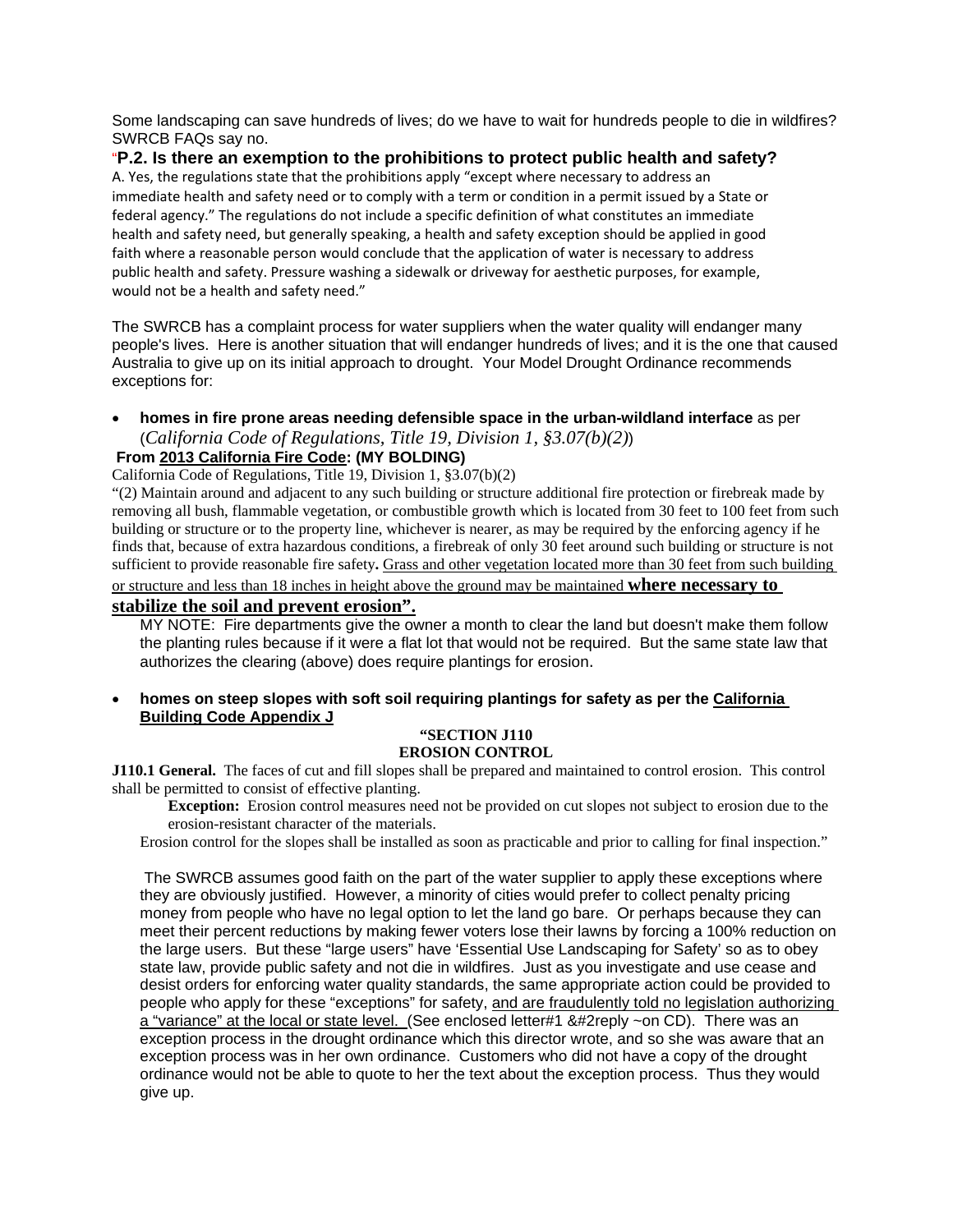I have more than two acres of legally required iceplant for safety: for defensible space and steep slopes meeting the requirements of Code of Regulations, Title 19, Division 1, §3.07(b) and California Building Code Appendix J, J110,...**The drop in elevation across my property is 107 feet!** This is the height of an eight-story building. Imagine a rooftop pool breaking and how fast the water runs down the stairs; except the stairs are made of sand. I'm given the **same non-drought allocation as a small ornamental lawn 1/23rd the size. The bulk is charged at Tier 3 penalty pricing.** I have already been overcharged several thousand dollars.

The state constitution also requires water to be used for the most important purpose which includes fire prevention. Use of water is classified as "Essential" (safety), "Discretionary" (ornamental plantings) and "Wasteful" (water running down the street). My use is essential but it is being billed as wasteful.

 In 2009 disclosing impending Drought level 3, I was notified I would pay **\$2800 a month to buy \$400 of Essential Use water** despite both the defensible space and erosion of steep slopes state laws. (My Historical allotment period covered when it was not fully planted.) **For anyone this represents a 100% cutback not 25%.** This is why exceptions for these Essential Uses should not be buried under Drought Level 4. Because of one-size-fits-all Tier volumes exceptions for these Essential Uses are needed under Non-Drought times too. Despite several attempts they were unable to legally justify charging me this and refused my exception for no legal reason. (See correspondence ~on CD). The lives of people living in Canyon areas should not be sacrificed to a minority of water agencies who refuse to consider state law.

Your fraud division's Water law expertise would be invaluable to work with the State Attorney General's office for water suppliers, who use your rationing rules to commit fraud for purposes of corruption or extortion. The resulting wildfires can kill as many people as water quality problems. It fits the objectives of your organization to protect water sources by not allowing water suppliers to kill off or deny iceplant to control erosion in steep canyon areas, because the water that runs off may eventually be funneled through the canyon into a creek or river.

**A cease-and-desist order would be important for me.** In 2009 I was notified that under Drought level 3 I would pay \$2800 a month to buy \$400 of Essential Use water. This despite numerous speeches to the city council and my 54-page exception request included validating information and citing state law, which proved my eligibility for the exception. Because I cannot pay thousands of dollars per month in penalty pricing, one month without water in the summer would kill the entire two acres of iceplant. A cease-and-desist order would be the only way to act quickly enough. National estimator said \$125,000 to replant in 2009. The cost to clear and replant would maybe now be approximately \$150,000; and would cause erosion and **double the water for the new iceplant to be established usually 2 years. Escondido Engineering Department (see Engr ordinance ~on CD) claims the right (under California Building Code Appendix J, J110) to replant & install irrigation systems and bill the homeowner for not providing the legally required plantings for safety**. That could be an endless cycle Utilities says wasteful, Engineering says mandatory. Iceplant takes two years to establish with increased use of water and the canyon has no vehicle access; the slopes and cliffs are too steep to even use a wheelbarrow. (~Photos of steep slopes, actually cliffs, on CD.) You would do the water suppliers a favor too since senselessly destroying hundreds of existing drought-tolerant, inaccessible areas, represents a large cost for the entity that ultimately needs to pay for that. Even if no one dies. Imagine this scenario playing out at a minority of incompetent or politically corrupt water suppliers whose city enjoys redistributing the penalty pricing fund to small businesses. Thereby using SWRCB emergency drought rules to profit their political supporters. Are you willing to risk your organization's reputation and successful management of the drought on the judgment of a few bad suppliers?

 Alternatively you could mandate charging the Essential Use rate for legally required iceplant for safety for defensible space and steep slopes meeting the requirements of Code of Regulations, Title 19, Division 1, §3.07(b) and California Building Code Appendix J, J110.

If even just my driveway slid, there would be no other access to the house because of the topography. This would be a limit on the use of the property. CWC 372 a 2 "…Nothing in this chapter is intended to permit public entities to limit the use of property through the establishment of a basic use allocation." This would drastically reduce the house's usefulness and value.

The benefit is of saving lives not only of canyon residents, but surrounding neighborhoods and schools and avoiding creating massive countywide wildfires.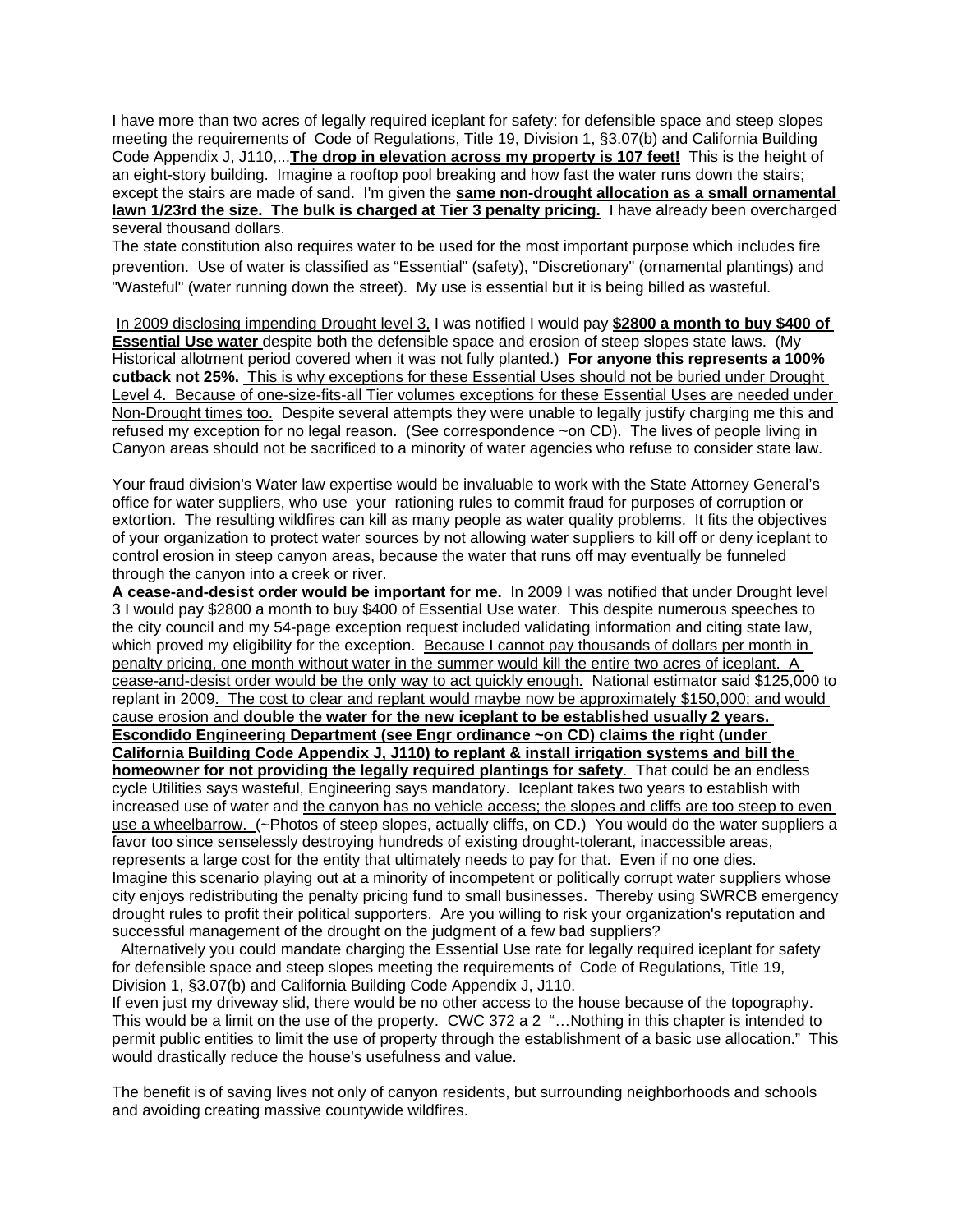### **COMMENTS**:

- What is required not to violate state law is **mandatory** exceptions from penalty pricing (since it is required by law it is Essential Use) for qualifying portions of properties for the reasons of steep slopes and soft soil (**California Building Code Appendix J J110.1**) "The faces of cut and fill slopes shall be prepared and maintained to control erosion. This control **shall be permitted to consist of effective planting**." or if necessary to provide defensible space (*California Code of Regulations, Title 19, Division 1, §3.07(b)(2)*) vegetation located … may be maintained **where necessary to stabilize the soil and prevent erosion".**
- **At the highest drought level plantings on these slopes are allowed to be watered when ornamental landscaping is not; so logically how can they be billed at Tier 3 penalty pricing at a lower drought level?**
- If suppliers get rules that do not explicitly forbid penalty pricing on defensible space on steep slopes people may die in firestorms. And those responsible would be found criminally negligent. It would be unfortunate, since this could be avoided with strong clearly worded bans on effectively prohibiting steep defensible space as essential use. If there are any possible legal repercussions that the department water resources could back that up with, then that would be beneficial. It would be unfortunate to insist on waiting for deaths.
- Hardship variances are to sort out unusual or minor situations. They cannot be the policy that is intended to cover problem in conflict between law requiring necessary plantings and a state water policy, which does not mention that and leaves it as a minor correction within hardship variances. We now know by experience this can be fraudulently denied to exist.
- That directors put that hardship policy in the ordinance but that doesn't mean that that they are going to acknowledge or apply it.
- Many Californians are finding themselves in the same position without knowing what is happening is illegal. Virtually none of the canyon properties surrounding me provide the required fire safety because in 2009 the Escondido's utility department advertised a Drought Level 3 rate times 10 times the cost of water.
- My supplier is acting to effectively prohibit water for plantings of defensible space on steep canyons in the Urban-wildland interface. This essential use is the highest priority use of water and city of Escondido has been billing this water use as wasteful water use at a premium of 60 percent (2014) for the last year (non-drought rate). The resulting fires would result in costs to surrounding areas the state government, and the federal government.
- **If you cannot come up with rules for Essential Use landscape for safety by your deadline, could you mandate that water suppliers not apply the 25% cut to Essential Use landscape for safety that would be effectively a 100% cut for these properties (see explanation above).** This could be justified on the basis that cuts to lawns need to be done immediately while special use needs for safety are still to be reviewed. That the 'rules for ornamental landscaping are going into effect, but the rules for essential use landscaping will soon follow' could be announced. This will prevent a lot of people who feel it is useless to spend any more money on something they know it's going to be dead by the end of the summer. Then they could decide after your rules are in place. And during the interim these special essential use properties could be temporary billed as schools or some other flat rate so that suppliers can reprogram billing for residential. Bad actors may need to know some enforcement exists even for the interim. This will not be a problem for the responsible water suppliers who have been applying exceptions already. There are easy ways to verify qualifying properties: Topography maps vs. zip codes, lot size, maps of the urban-wildland interface, and most cities know their canyon areas because the fire department is very active there. It would be easy to identify the fraudulent customers. A \$500 fine may help dissuade people from lying.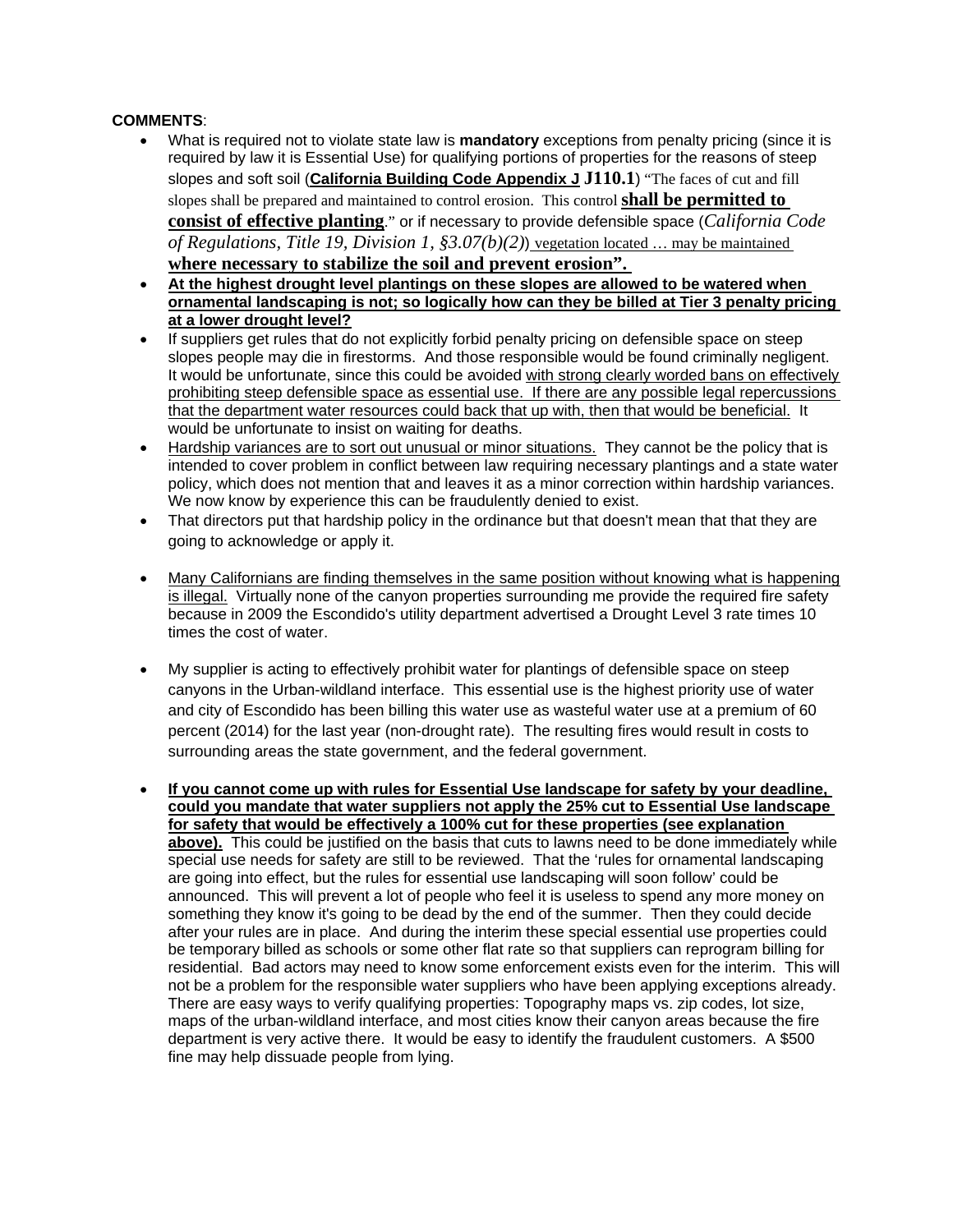- Cease-and-desist orders for unreasonable denial of an exception for water legally required for safety, or for a fraudulent denial that any local or state exception or variance process exists. (letter#1 ~ on CD). Suppliers who deny valid requests for exceptions for steep slopes and defensible space could be made subject to cease and desist orders and fines for non-drought times as well as under drought declarations.
- The fraud division also could be for water suppliers, who use the rationing rules to commit fraud for purposes of corruption or extortion. Extortion requires a significant threat like wildfire or landslide, not "unhappy about high prices".
- At the highest drought level these slopes are allowed to be watered; so how can they be billed at Tier 3 penalty pricing at a lower drought level?
- Even a well-meaning water supplier threatened with fines of \$10,000 a day if they don't meet cuts will be tempted to deny exceptions for safety. This could be balanced by having the same cease and desist fines for falsely denying exceptions for steep slopes (CBC **J110.1**) or defensible space in an urban-wildland interface(*California Code of Regulations, Title 19, Division 1, §3.07(b)(2)*). This would also be in the interest of the water supplier, so that they do not wind up being sued, as well as possible charges of fraud, and extortion. Since such a customer is under significant threat of loss of life or home in a fire or landslide, and has no choice but to pay the monopoly, the use of the word extortion here is not hyperbole. Especially if the money is used to subsidize political supporters for example: subsidizing the rates for avocado growers from the penalty pricing being unlawfully charged a customer under threat of dying in a fire. (mp3 clip #1 ~on CD).
- Water use under defensible space and erosion of steep slopes state laws are Essential Use for two independent reasons: they are essential for safety and (State Constitution Article X *"the waste or unreasonable use or unreasonable method of use of water be prevented*,". Since it is required by state law by definition it cannot be unreasonable use) and they are required by two state laws. **Describing these safety Essential Uses under Drought Level 4 implies they can be ignored until then.** Implying that under non-drought times they can be given a Tier1 volume for Essential Use the same as indoor Essential Use; a Tier 2 volume of Discretionary Use for a small city lot's yard; and so the bulk is charged at Tier 3 Water waster rate. Under Drought Level 2 the cost is approximately four times higher. At this point all customers turn the water off and violate state law. At Drought Level 3 eight times higher than Tier3, higher than anyone's mortgage payment. At Drought Level 4 none are left. Because it is Essential Use required by law, it is a basic need of the property. As a basic "Need" it involves no waste, and the person is forbidden by state law not to provide it with water. Therefore it is not legal to charge more than "the cost attributable to the parcel" (State Constitution Article XIII Sec. 6 b) because there is no waste to justify paying "conservation offset fees" which is the only legal justification for water budgeting. This is not legal. Essential Use is Essential Use indoors or outdoors. To stand back and say let the customers and the suppliers sort this out in civil court is a very slow way to deal with a problem that can kill many people in fires this summer. Then if the supplier doesn't meet your conservation goal they pay \$10,000 per day so you will tip the scales so that more water suppliers will deny these exceptions for Essential Use.
- State Law prevents people from profiting from emergencies by charging more than 10%. Obviously does not apply to penalty pricing for actual wasteful users. But when penalty pricing is intentionally applied to essential use, couldn't your enforcement division consider that also. The defensible space is in anticipation of a wildfire emergency, but I'm not sure that counts.
- **You could mandate legally required iceplant for safety for defensible space and steep slopes meeting the requirements of Code of Regulations, Title 19, Division 1, §3.07(b) and California Building Code Appendix J, J110, to be charged the Essential Use Rate.** This would be an advantage legally also. Since water for safety is the highest use or Essential Use, if it were billed at Tier 2 Discretionary Use or Tier 3 Wasteful Use rates, there would be legal problems when the money collected from the Tier 3 Wasteful Use was given as rebates to customers who replaced lawns (Discretionary Use) with iceplant (Discretionary Use). Because the money is illegally collected from Essential Use to discourage stabilizing slopes against erosion or defensible space and is given to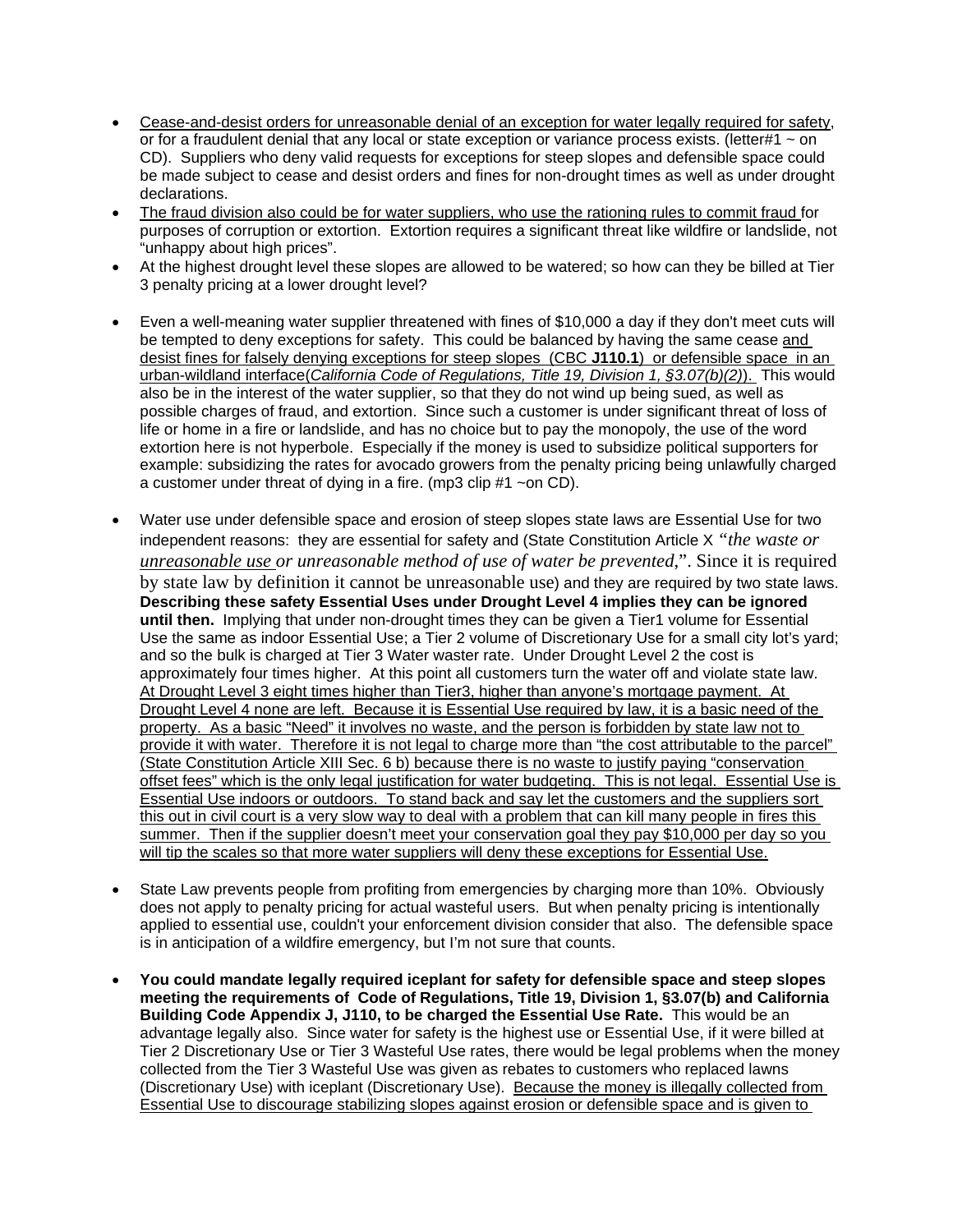encourage ornamental landscaping (Discretionary Use). The idea of "conservation charges" is only legal if the money is taken from truly Wasteful Use. Similarly, it then also cannot be used as a slush fund for avocado growers. (mp3#1 ~on CD).

- Water legally required for safety be billed as Essential Use water in normal times and drought times. As long as it is for drought-tolerant plantings are efficiently irrigated.
- As an absolute minimum **for fire and slope protection** (slope protection also affects landslides of houses) a new minimum requirement that the size of the property be considered. Not the history of the property. Because of penalty pricing already announced in 2009 most properties around me have no defensible space. If they were to try or were forced to comply with the law they would have no historical use of water and their defensible space would die. If the use of water was determined
	- including the size of the property, or landscaped defensible space area of the property, then
	- as long as the amount of water included was enough (CIMIS) for succulent iceplant in 100-110 degree for hot months, and
	- CIMIS factors for slopes inclined to the sun, and
	- was provided for non-drought times through Drought Level 4 as indicated in the Model Drought Ordinance of the San Diego water authority for steep areas when all other outdoor irrigation is prohibited.
- then the water bill should not include thousands of dollars of penalties. Since Essential Use Water must be the "cost attributable to the property" without any "conservation charges".
- Another problem is the use of **historical usage allocations for defensible space**. Because when defensible space is required to be cleared by the fire department in an area that plantings are "necessary to stabilize the soil and prevent erosion". **There is a zero history of outdoor water usage** for that. So anyone who clears today will be billed 100% of their defensible drought-tolerant efficiently watered iceplant will be billed at penalty pricing rates. Four times the normal Tier3 under Drought Level 2 or \$3350 per summer month for \$517 of Essential Use water. Eight times normal Tier3 **under Drought level 3 or \$6700 per summer month for \$517 of Essential Use water.** Neither is the "cost attributable to the parcel" (California Constitution Article XIII Sec. 6 b (218) as required for Essential Use. An alternative is the bill passed by the Legislature AB2882 which establishes "need" (a precedent under Palmdale vs. Palmdale). Could be CIMIS-factored to represent succulent iceplant with efficient watering considering the climate and orientation of the slopes. It would be impossible to argue that something required by the California Fire Code and the California Building Code are not "need"(a precedent under Palmdale vs. Palmdale).
- Even someone with pre-existing plantings on steep slopes 100% through the historical period would have a problem. Anyone who planted grass, which is allowed under the fire code, would receive a lot of money for changing over to drought-tolerant, and they would have a sufficient allocation. But anybody who did the right thing and put in iceplant with an efficient watering system would have no choice but to have large sections die. Defensible space with 25% missing is like a bucket with a big hole.
- **With a 25% reduction this could represent \$40,000 to replant a section that's a shame that the people who chose to plant grass come out fine and the ones who chose conservation will have to let the drought-tolerant plants die.**
- Or the whole thing could be dead if they already were efficiently watering and just reduced it 25%.
- Using CIMIS or the bill passed by the Legislature AB 2882, calculating everyone for grass, and then factoring it down. Existing mature iceplant would do fine at 50% or slightly less. Replanted iceplant would need 100% like grass for year 1, and 75% for year 2. Saves a lot of water not to kill it off. But if using Historical Period please consider a rule for Essential Use water for these reasons of safety, if it is already drought-tolerant plantings with efficient watering systems that they do not need to reduce. Saves a lot of water not to kill it off. In areas where there are wildfires even people with small city lawns, if they understood why, they may prefer to lose their own lawn than lose their entire house or have their child in a school evacuated for fire.
- If the historical calculation is the only practical solution for small water suppliers, limit it to them. It does not have to be an option for all suppliers.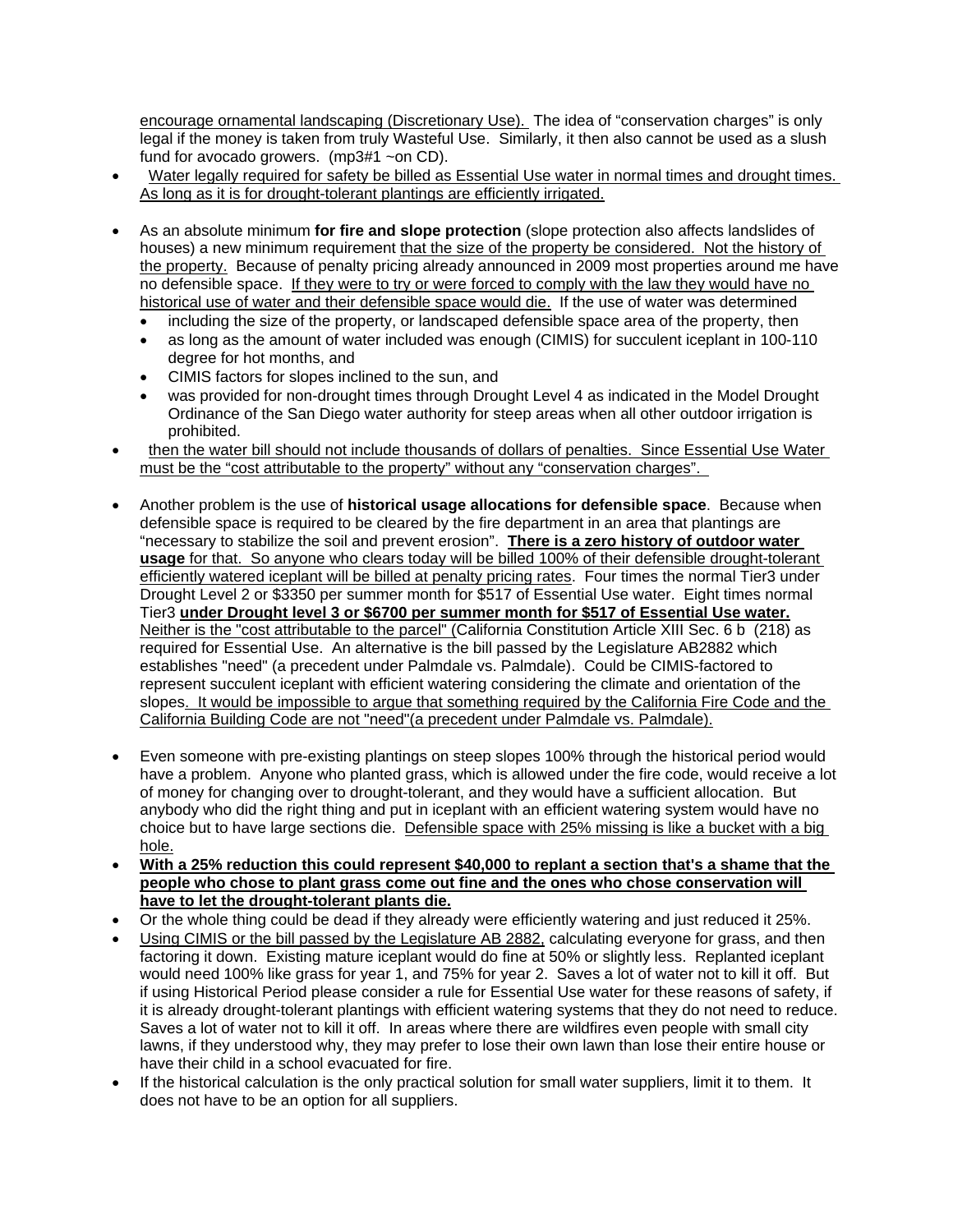- That cities, or possibly only cities which have charged penalty pricing for Essential Use, have an obligation to send a flyer to properties in the urban-wildland interface and steep canyon areas so that residents can determine whether they are covered by the laws and will not be billed at the punitive pricing for the portion that is legally required for safety.
- That **sufficient hours per week** are made available for the irrigation of legally required plantings for safety. So that homeowners can use low precipitation rates (drip and very low flow rotors) to avoid erosion. Also so as to not require them to replace their house meter with a larger one to meet the time of day limits intended for small Discretionary Use landscaping. Homeowners can be required to post a sign citing the applicable legal code. Since Model Drought Ordinances allow irrigation for slopes and fire at Drought Level 4 such a sign would help neighbors understand.
- Canyons have their own wind pattern, mine is noon to 11PM when it is too windy to run the low precipitation rate sprinklers. So those hours are virtually unusable unless you're willing to waste half the water blowing away. So if the regulations were set from 8 p.m. to 8 a.m. people with large Canyon properties would have only nine possible hours to water for two days a week, only 18 hours to water properties that are 23 times larger than a city lot (and are Essential Use). It would be like city property given less than one hour per week to water. Meter connections are not big enough to water everything at the same time. So people in canyons are going to wind up using the hours from 8 p.m. to 11 p.m. and wasting half the water to the wind. An option for this would be to say that the Canyon properties get sufficient hours to water any legally required plantings for safety.
- If watering is limited between 8 p.m. to 8 a.m. that in some times of the year that's in darkness malfunctions would not be noticed for months. People will be hesitant to do regular testing of their systems, feeling they will be hidden due to complex topography and long distances and so may be fined for using water during the day. You can barely walk on these cliffs in the day, how could you walk in the dark? Maybe that's OK for suburban houses where the sprinklers are close to the house lights. Canyon areas also have more coyotes and squirrels who chew drip lines for water in the summer. If the only watering hours for that zone is in the middle of the night that won't be discovered.
- There are costs to fighting unnecessary wildfires. Last year California paid 600 million plus (as I recall) fighting **wildfires**. It could be reduced this year if flyers were sent to homes in canyons assuring families if they clear the brush and chaparral and provide the legally required defensible space, the water for plantings required by the California Building Code for erosion control would not be billed at the advertised price of \$34.80 per1000 gal as mailed out here in 2009 nor the comparable \$67.92 today. Neither of these costs is the "cost attributable to the parcel" California Constitution Article XIII Sec. 6 b (218). (~2009 flyer rates on CD, Drought Level 3). **I am surrounded by acres of neighbor's weeds. My safety, the adjoining suburban lots, and nearby elementary school depends on them.**
- My 54-page exception request included validating information, which proved my eligibility for the exception. Exceptions on this basis could require the customer to supply similar proof. In addition, it described techniques that the utility could use discover invalid claims. More details available upon request (contact info on CD label)

The State Water Control Board and its enforcement agency may contact me for further information.